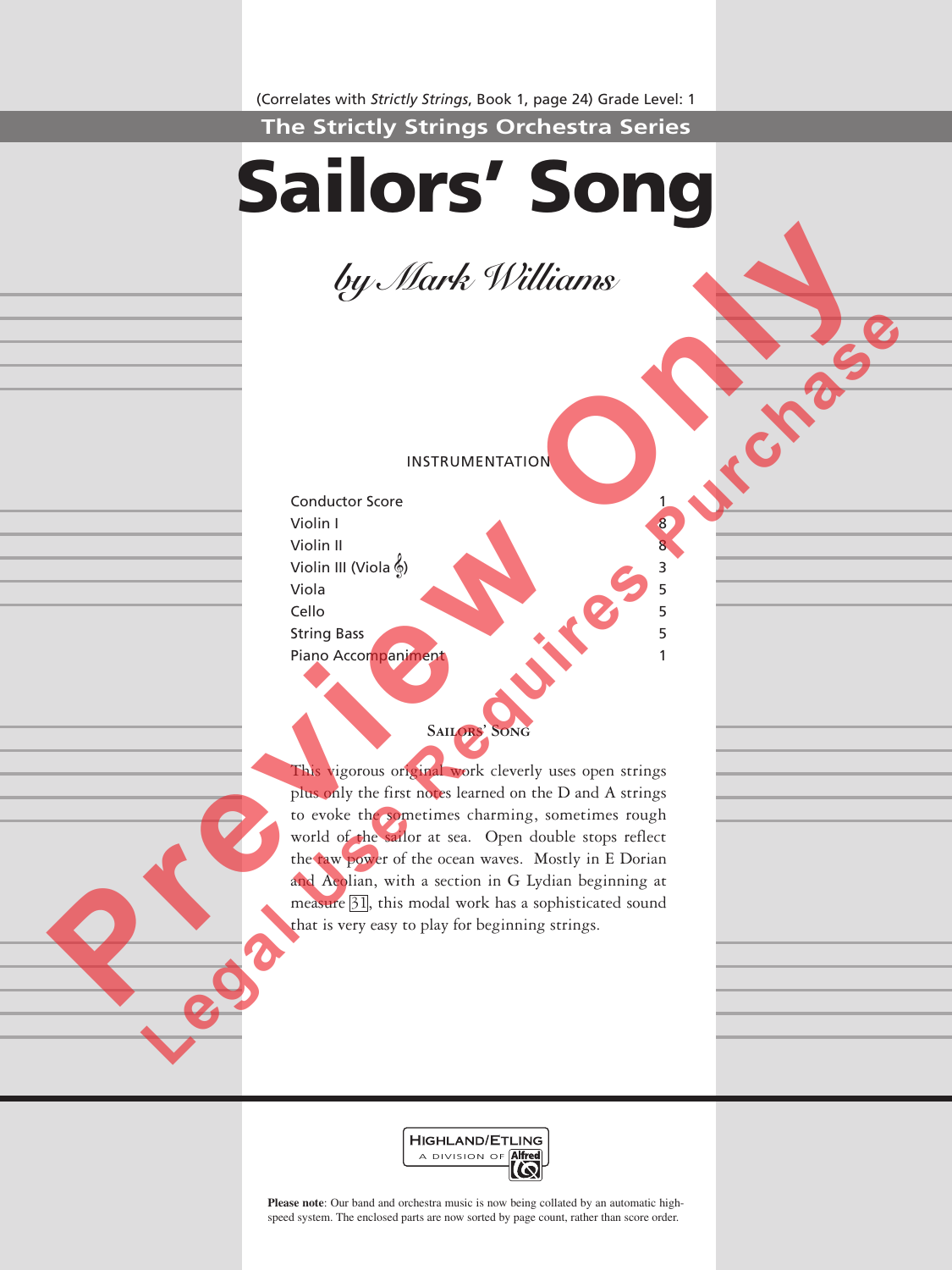## Sailors' Song



All rights reserved. Produced in USA.

alfred.com 20568 **www.alfred.com** 20568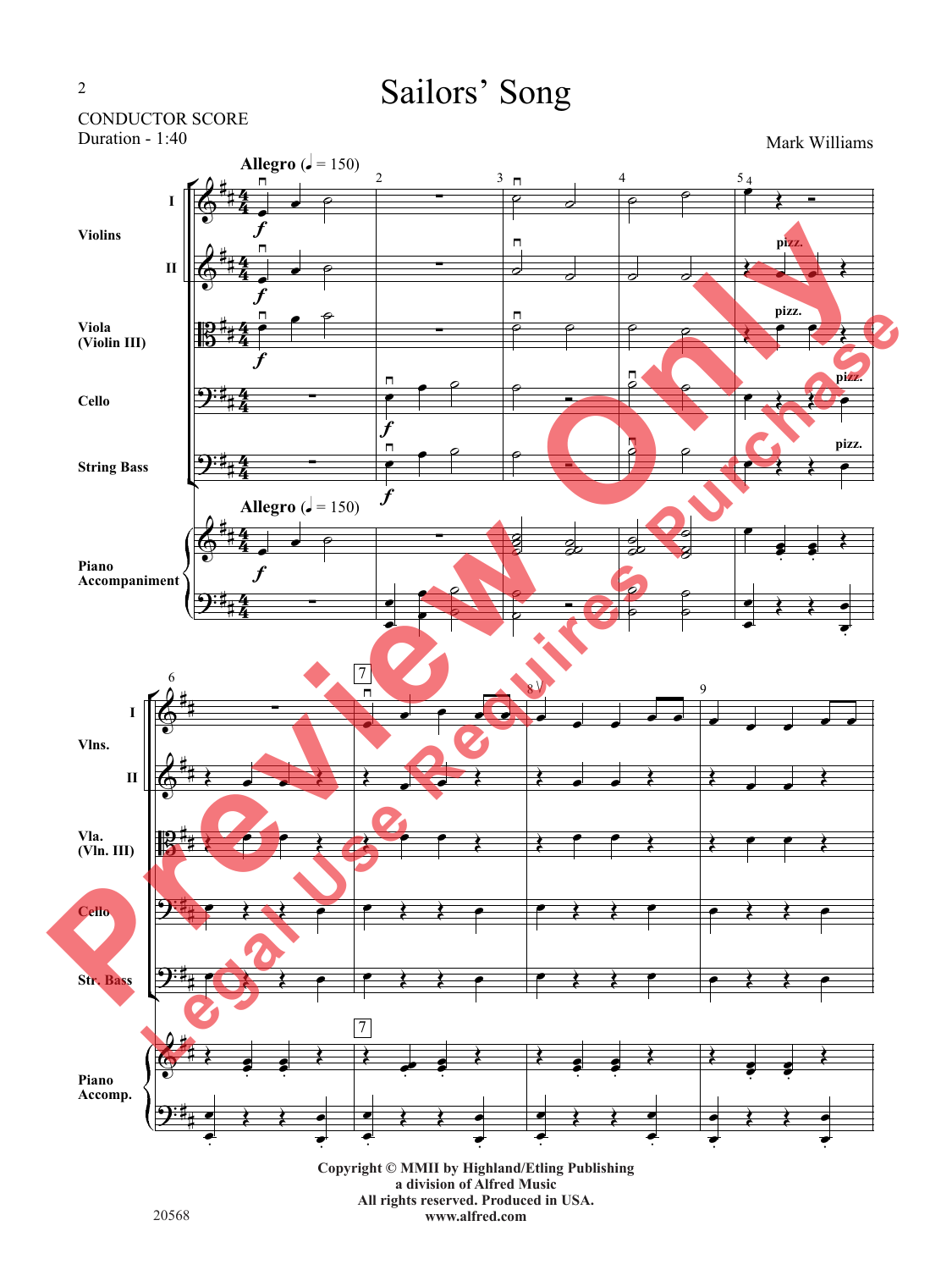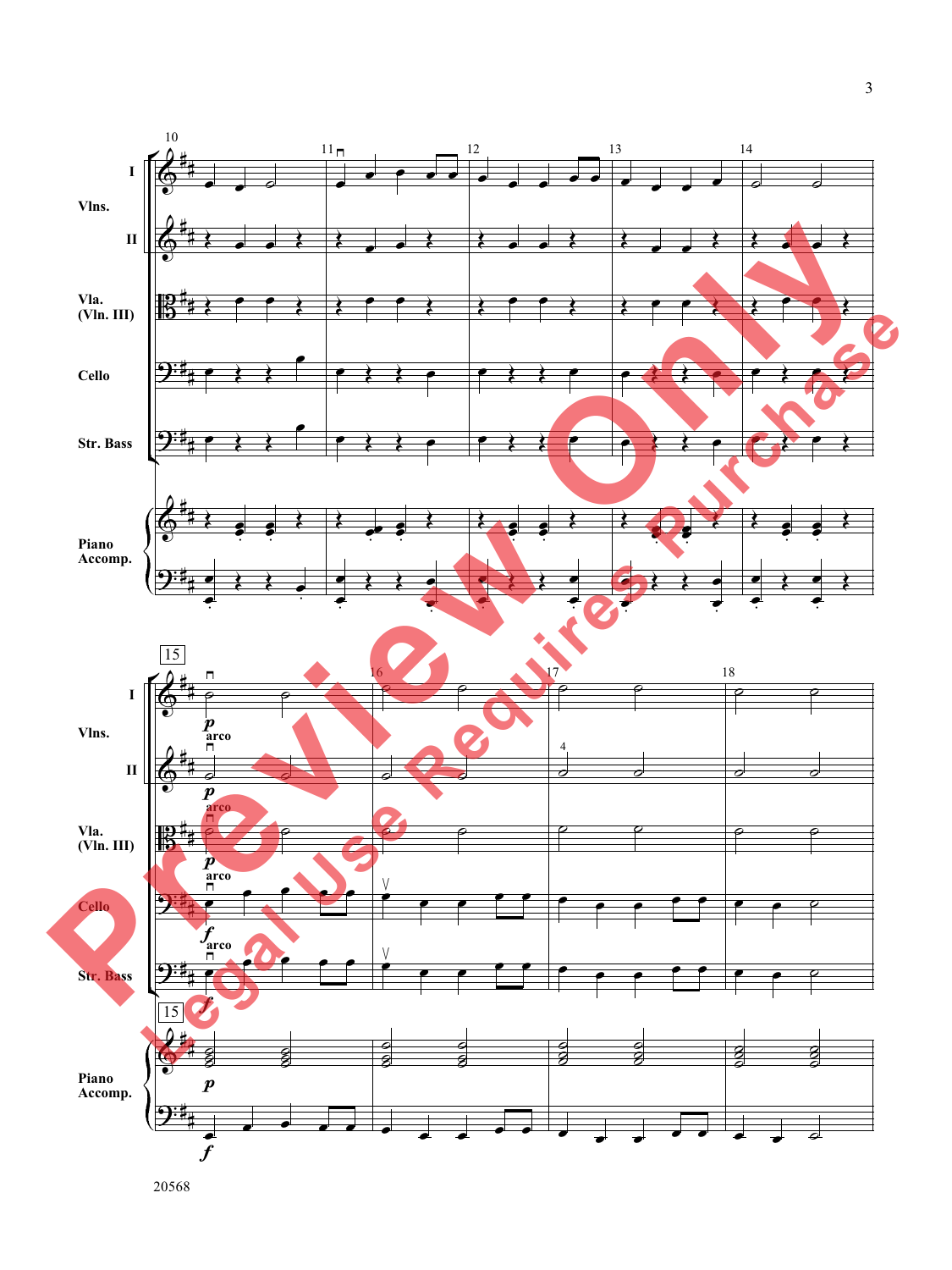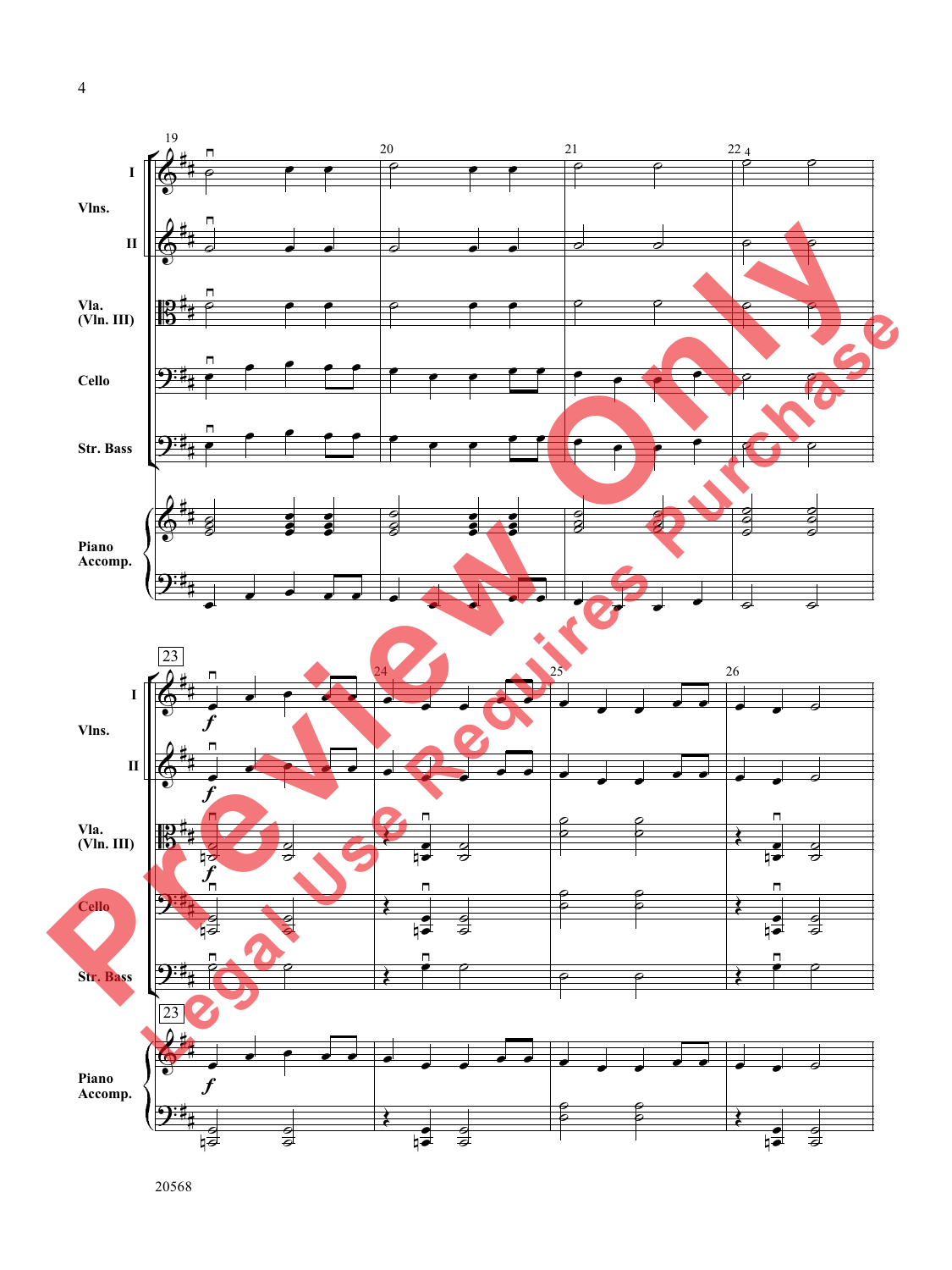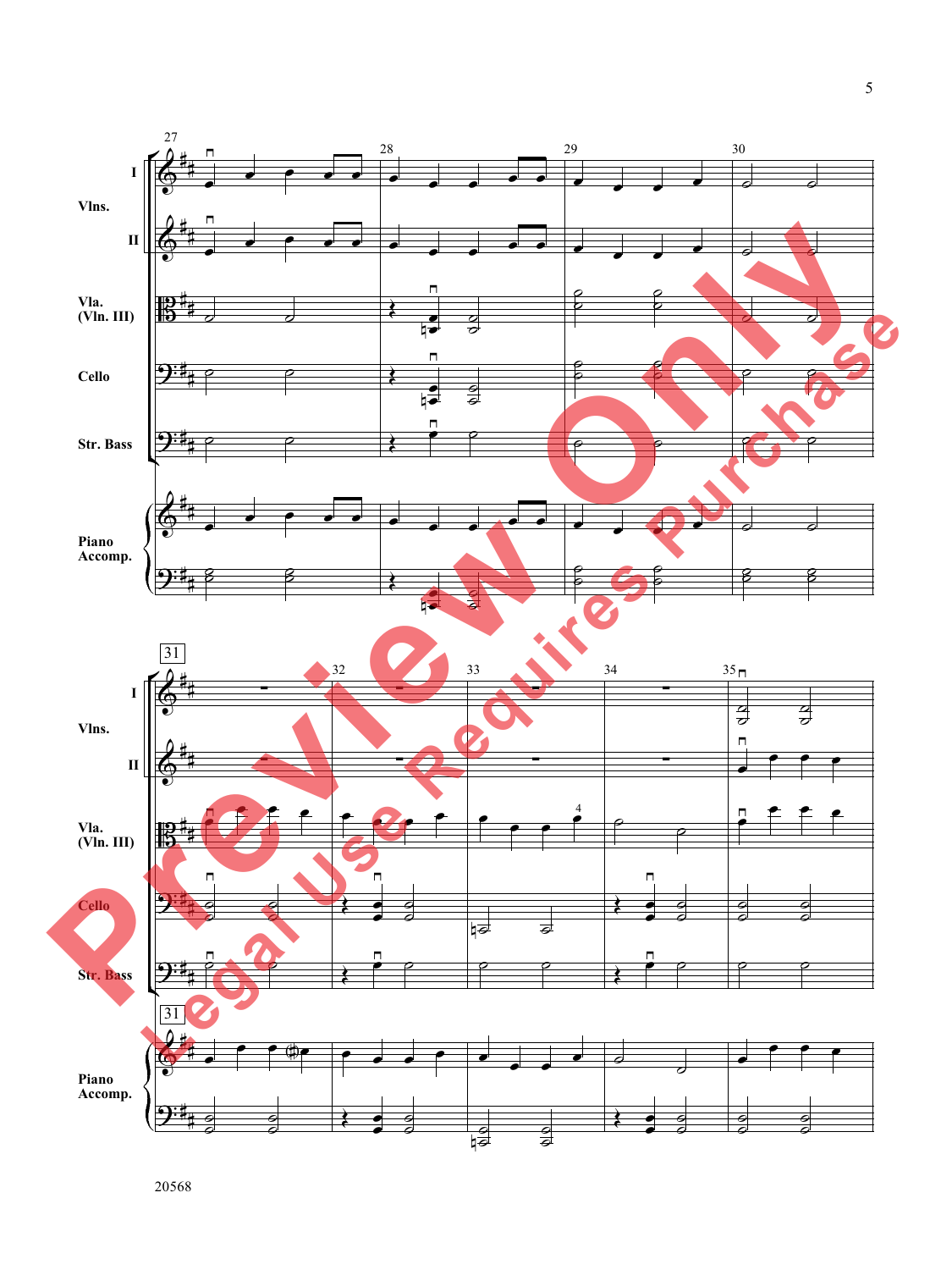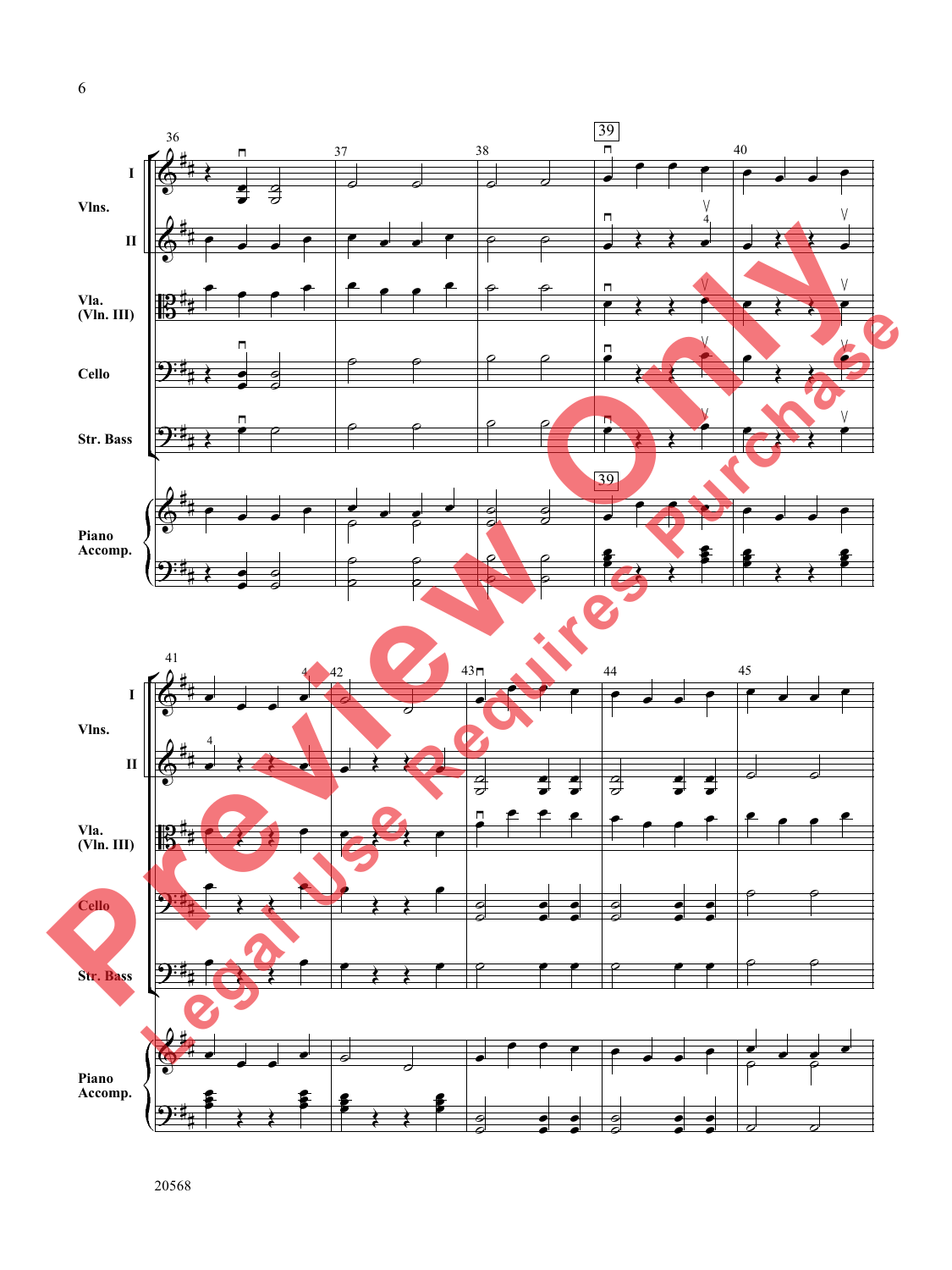